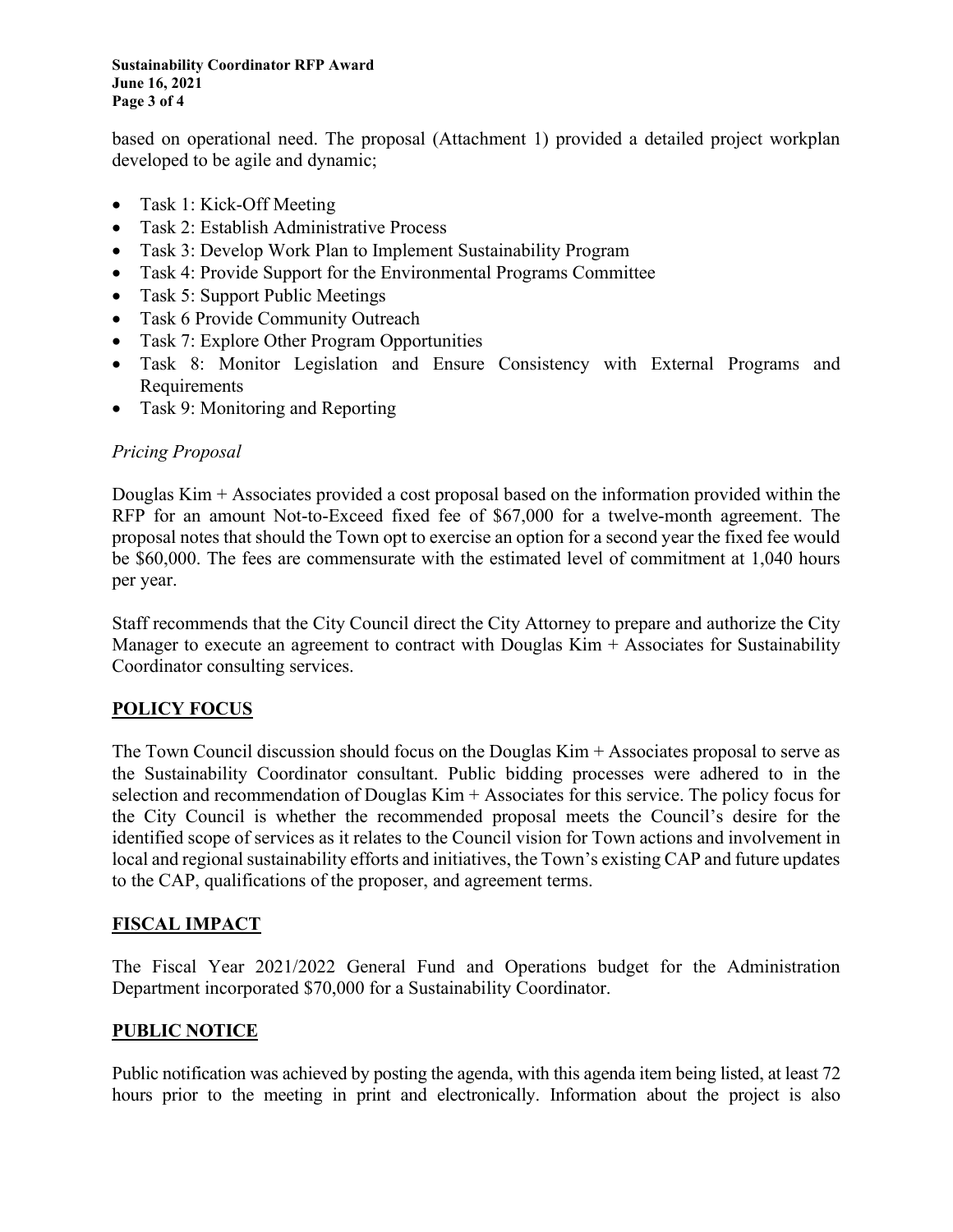disseminated via the Town's electronic News Flash and Atherton Online. There are approximately 1,200 subscribers to the Town's electronic News Flash publications. Subscribers include residents as well as stakeholders – to include, but be not limited to, media outlets, school districts, Menlo Park Fire District, service provides (water, power, and sewer), and regional elected officials.

## **COMMISSION/COMMITTEE FEEDBACK/REFERRAL**

This item  $\frac{1}{\sqrt{2}}$  has not been before a Town Committee or Commission.

- Audit/Finance Committee (meets every other month)
- Bicycle/Pedestrian Committee (meets as needed)
- Civic Center Advisory Committee (meets as needed)
- Environmental Programs Committee (meets every other month)
- Park and Recreation Committee (meets each month)
- Planning Commission (meets each month)
- Rail Committee (meets every other month)
- Transportation Committee (meets every other month)

## **ATTACHMENTS**

1. Douglas Kim + Associates Proposal